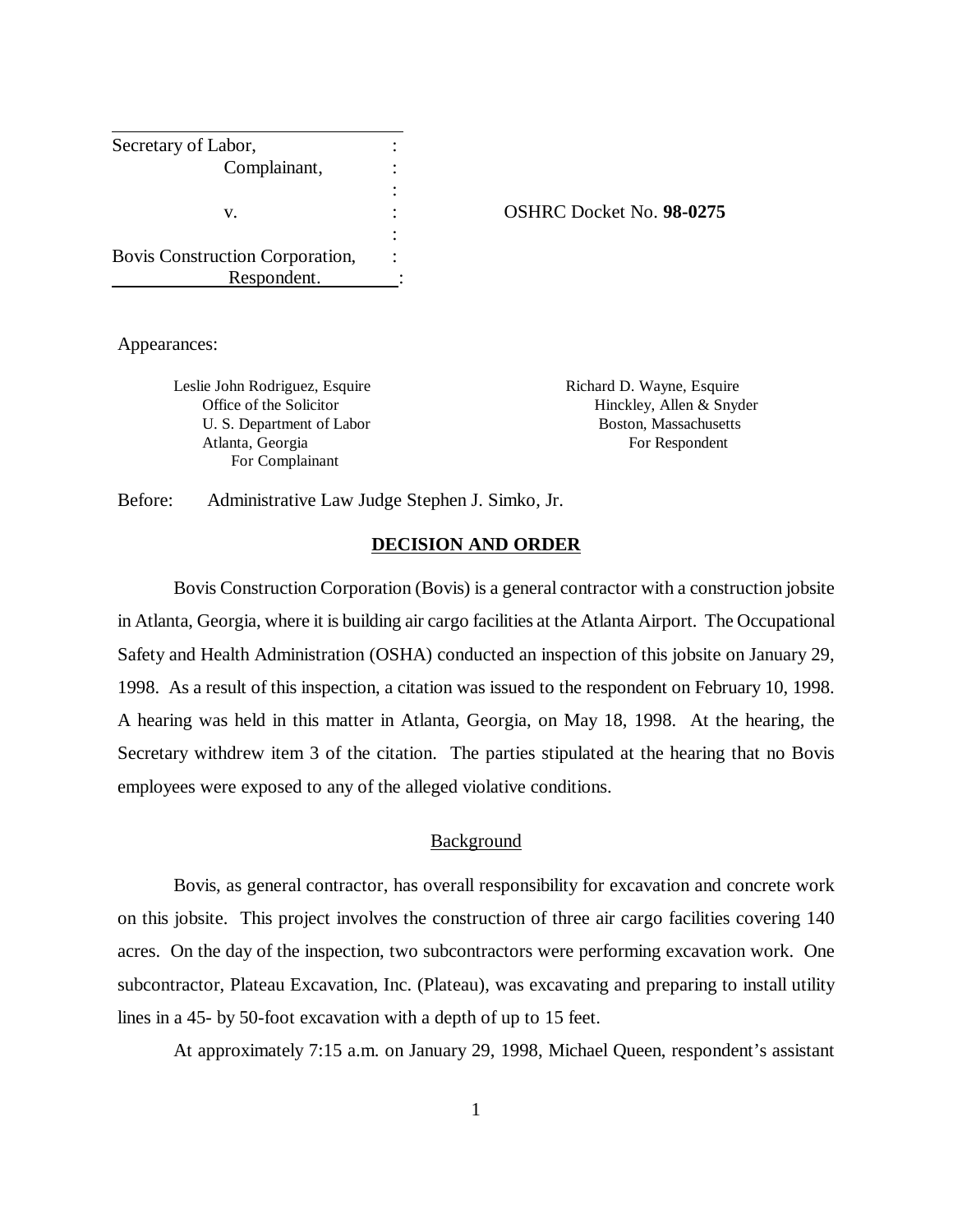superintendent, inspected this excavation prior to the start of the workday. The area was still dark, and employees were arriving onsite. Mr. Queen did not see Plateau's foreman, Rick Hall, at that time but spoke to Mr. Hall about two hours later by telephone. During that telephone conversation, Mr. Queen told Mr. Hall to secure a trench box for that excavation and to bench back the sides until the trench box arrived. Mr. Queen testified at the hearing that the soil in the bottom of the excavation was Type "C" and Type "B" above it. Mr. Hall considered this soil to be Type "C" and had attempted to bench the sides of the excavation. The sides could not be sufficiently sloped due to the proximity of a fire station.

Between 9:30 a.m. and 10:00 a.m., Robert Ardizzoni, a compliance officer for OSHA, arrived at the excavation and conducted an inspection. He observed Plateau employees in the excavation with no trench box and with unsloped soil. Some portions of the excavation sides were benched. He estimated the depths of the vertical sides to be 6 to 15 feet. He performed a hand compression test and determined the soil to be Type "C". Employees jumped into the excavation and worked in the 45- by 50-foot excavation with no ladder or other means of safe egress. Mr. Ardizzoni found a 2- by 5-foot pool of water or liquid, several inches deep, in the middle section of the excavation. He testified that this liquid could undermine the face of the excavation causing a collapse. Although the excavation had been open for three days prior to January 29, 1998, no evidence was presented at the hearing that any employees had worked in this excavation prior to that date. After observing these conditions, the compliance officer met with Mr. Queen at the general contractor's trailer, which was 800 to 1,000 feet from the excavation.

## Alleged Violations

The Secretary alleges that Bovis committed serious violations of the standards set forth in 29 C.F.R. Part 1926 as follows:

### Citation 1 Item 1

29 CFR  $1926.651(c)(2)$ : A stairway, ladder, ramp or other safe means of egress was not located in trench excavations that were 4 feet (1.22m) or more than 25 feet (7.62m) of lateral travel for employees: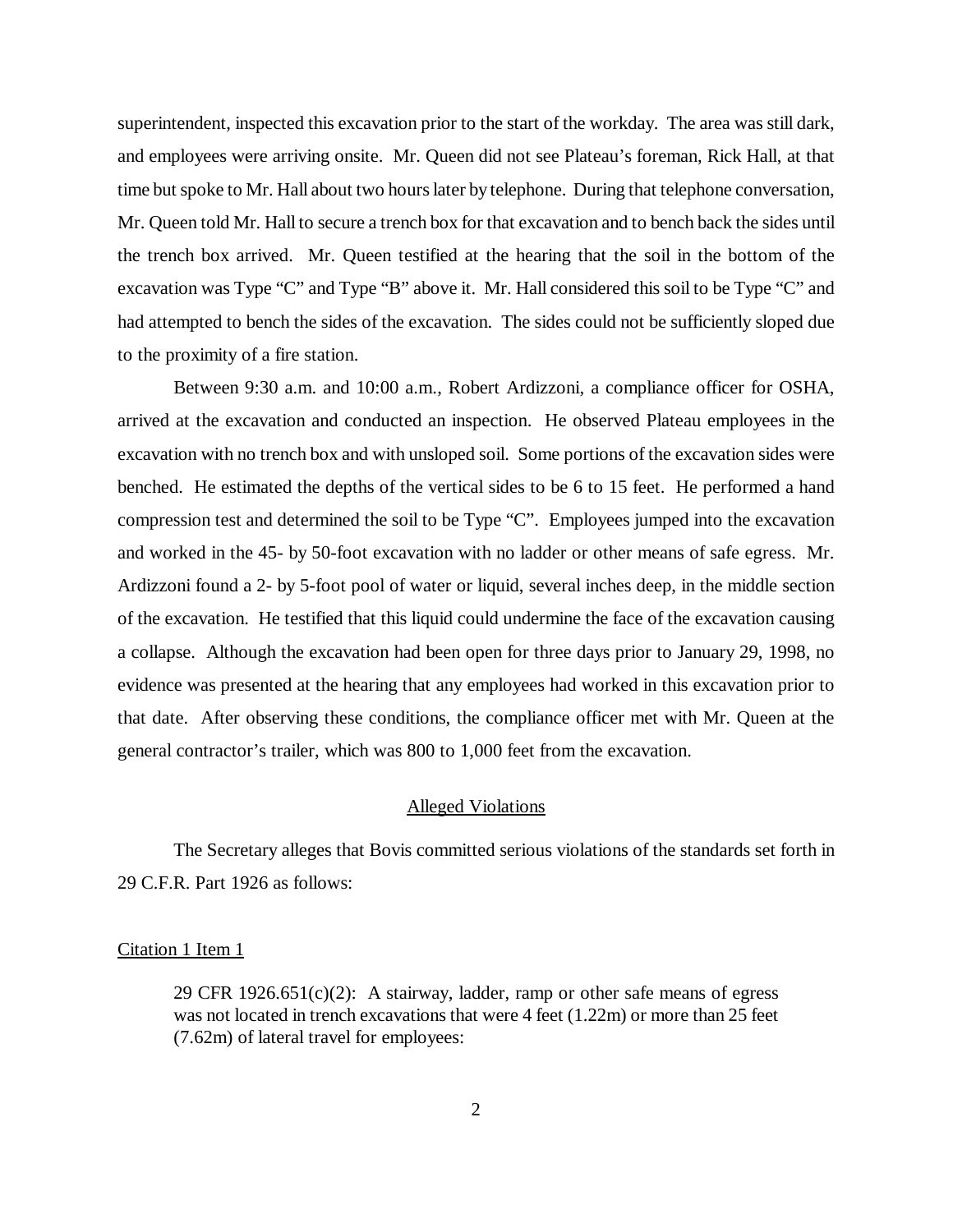(a) Excavation at 4550 Airport Services Road: Employees were working in an excavation which was 50' long without a ladder.

### Citation 1 Item 2

29 CFR 1926.651(h)(1): Employees were working in excavations in which there was accumulated water, or excavations in which water was accumulating, and adequate precautions had not been taken to protect employees against the hazards posed by water accumulation :

(a) Excavation at 4550 Airport Services Road: Water accumulation was not dealt with.

# Citation 1 Item 4

29 CFR  $1926.652(a)(1)$ : Each employee in an excavation was not protected from caveins [sic] by an adequate protective system designed in accordance with 29 CFR 1926.652(c). The employer had not complied with the provisions of 29 CFR  $1926.652(b)(1)(i)$  in that the excavation was sloped at an angle steeper than one and one half horizontal to one vertical (34 degrees measured from the horizontal):

(a) Excavation at 4550 Airport Services Road: Employees were observed working in an excavation 15' deep which was not properly sloped or shored.

## Discussion

The Secretary has the burden of proving the violation.

In order to establish a violation of an occupational safety or health standard, the Secretary has the burden of proving: (a) the applicability of the cited standard, (b) the employer's noncompliance with the standard's terms, (c) employee access to the violative conditions, and (d) the employer's actual or constructive knowledge of the violation (*i.e.,* the employer either knew or, with the exercise of reasonable diligence could have known, of the violative conditions).

*Atlantic Battery Co.*, 16 BNA OSHC 2131, 2138 (No. 90-1747, 1994).

The Secretary's uncontroverted evidence clearly established the excavation conditions, which are the basis for the alleged violations. The following evidence is undisputed: At the time of the inspection, employees were working in the 50-foot excavation without a ladder or other safe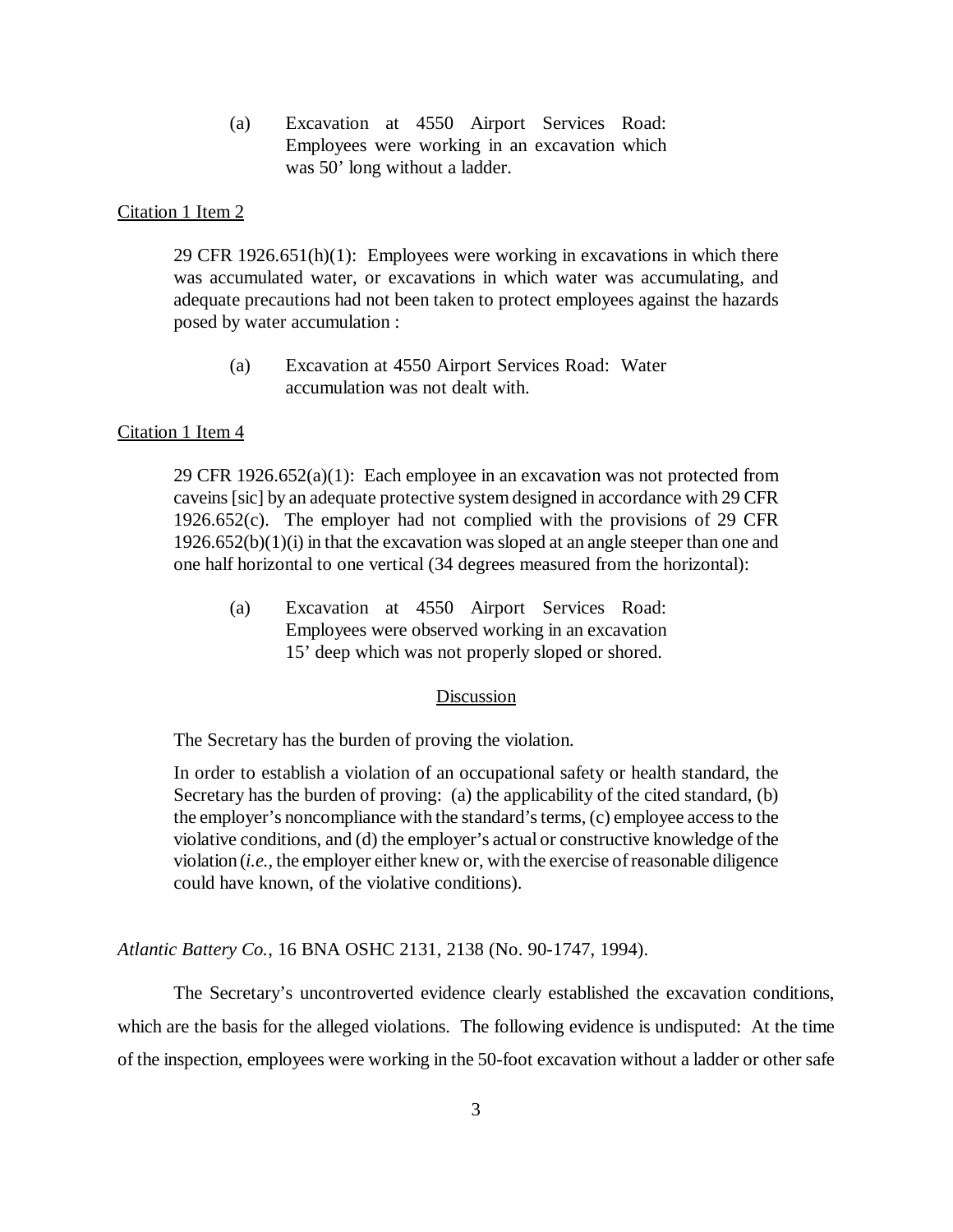means of egress, requiring more than 25 feet of lateral travel. Employees exited by ramp at one end of the excavation. Also, water had accumulated in this excavation, and no precautions were taken to protect employees from the hazards posed by this accumulation. Employees worked in the excavation at depths of 6 to 15 feet with vertical walls and no shoring or trench box in Type "C" soil. Only employees of Plateau were exposed to these conditions. No employees of Bovis, the general contractor, were exposed to these conditions.

The issues remaining involve Bovis's responsibility as a general contractor and whether it knew or could have known of the excavation conditions discussed above.

In addressing a general contractor's responsibility, the Review Commission has long recognized that:

The general contractor normally has responsibility to assure that the other contractors fulfill their obligations with respect to employee safety which affect the entire site. The general contractor is well situated to obtain abatement of hazards, either through its own resources or through its supervisory role with respect to other contractors. It is therefore reasonable to expect the general contractor to assure compliance with the standards insofar as all employees on the site are affected. Thus we will hold the general contractor responsible for violations it could reasonably have been expected to prevent or abate by reason of its supervisory capacity.

*Grossman Steel & Aluminum Corp.*, 4 BNA OSHC 1185, 1188, 1975-76 CCH OSHD ¶ 20,691, p. 24,791 (No. 12775, 1976).

In this case, the record establishes that Bovis maintained sufficient supervisory capacity over the jobsite to require compliance with the Act. It had overall responsibility for safety on the site, maintained a safety staff, and inspected the site several times each day. In addition, by contract, it required its subcontractors to comply with all safety laws and regulations and to establish their own safety measures, policies, and standards in addition to any safety program established by Bovis.

As discussed more fully above, no evidence presented at the hearing indicated that any employee of any contractor worked in the excavation prior to the date of the inspection. This excavation was open for three days prior to the inspection, and Bovis's assistant superintendent, Michael Queen, inspected the site several times each day. When Mr. Queen inspected the excavation on January 29, 1998, no work had begun and there was no indication that employees would enter the excavation that day without a trench box. Mr. Queen testified that later that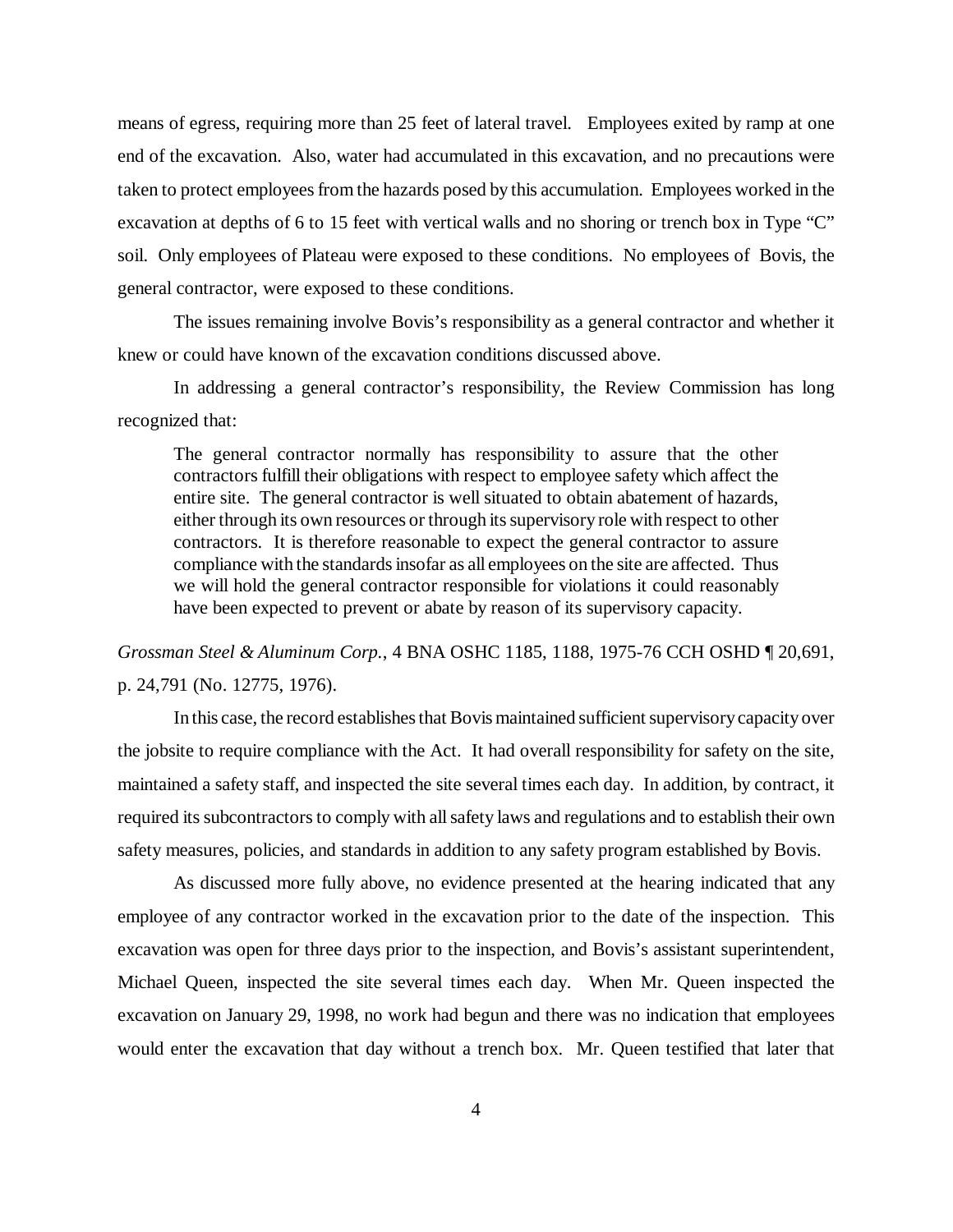morning he told Plateau's foreman by phone to bench back the excavation sides until the trench box arrived. This box was scheduled to arrive onsite that day. Mr. Queen explained that no employees were to work in the excavation during the benching process or until the trench box was installed. Mr. Queen stated that he did not authorize employees to work in the excavation without a trench box; that he saw no employees in the unprotected excavation; and that he did not know employees were in the unprotected excavation until told by the compliance officer. He further testified that benching gives greater soil compaction, but understands that benching provides no adequate protection for employees working in excavations in Type "C" soil. This testimony was essentially uncontroverted at the hearing and is found to be credible.

Respondent's assistant superintendent inspected the excavation about two hours before the OSHA inspection. At the time of the inspection, Mr. Queen was in his trailer which was about 800 to 1,000 feet away from the excavation. After completion of the walk-around portion of the inspection, the compliance officer came to the trailer and told Mr. Queen of the alleged violative conditions. Mr. Queen told the compliance officer he had instructed the subcontractor to bench back until the trench box arrived. This statement alone does not require an inference that Mr. Queen expected employees to be in the excavation while it was benched without the protection of a trench box. Mr. Queen clarified this statement at the hearing. He testified that the benching was done to allow more working room to set the trench box and to provide greater soil compaction in the corners of the excavation. He anticipated employees to enter the excavation only after the trench box was in place. The compliance officer testified that during the inspection Mr. Queen was not present when employees were in the excavation, and he has no information that Mr. Queen or any other manager of respondent saw any employees in the excavation.

This large jobsite covers about 140 acres. Mr. Queen inspected the job three times each day. He inspected this excavation less than three hours before the OSHA inspection, finding no employees in the excavation. The evidence of record establishes that employees were working in this excavation after Bovis's last inspection. Respondent's trailer was remote to the excavation, and work at that location was not observable from the trailer. The record reflects that Bovis took reasonable measures to detect and prevent unsafe conditions at the excavation.

Based on the totality of the evidence presented in this case, I must conclude that Bovis did